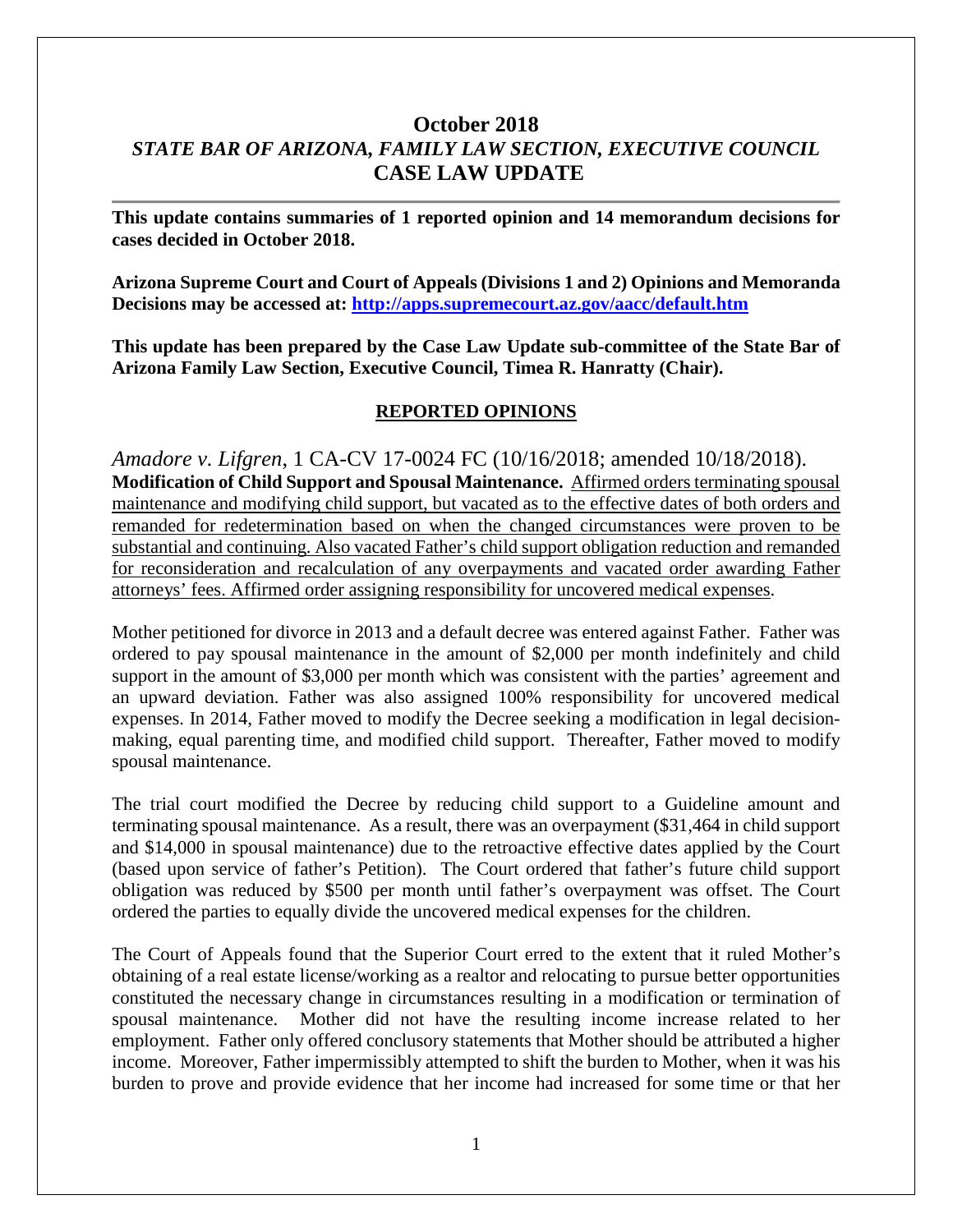income was voluntarily reduced as a matter of choice necessitating the retroactive effective dates of support and child support described *supra*.

Pursuant to A.R.S. § 25-327(A), modifications are effective the  $1<sup>st</sup>$  day of the month after service of the Petition unless a Court finds good cause to do otherwise. A court errs if it applies a retroactive effective date for support that predates the required change in circumstances needed for modification in any particular case. To hold otherwise would ignore the changed circumstances requirement. In this case, the Court erred by not finding "good cause" given the circumstances necessitated selecting a later effective date and the orders were therefore vacated.

Even though the effective dates were vacated, new effective dates are appropriate based on the date of the actual substantial change in circumstances. The question that arises is whether Father's child support obligation may be properly reduced to offset overpayments. The Court of Appeals found any order the superior court might issue in reimbursing Father for overpayments must, at a minimum, comply with the Guidelines'' deviation requirements. The issue was remanded.

The Court of Appeals found the superior court did not abuse its discretion when it found that Mother did not meet her burden of showing an upward deviation of child support (as was ordered in the parties' Decree) was in the children's best interests.

The Court of Appeals found Mother's argument that uncovered medical expenses should be divided in proportion to income, not simply equally, was unpersuasive in light of the income shares model and the purpose of the Guidelines. Further, there is no explicit language requiring they be divided in proportion to income. The Trial Court was affirmed.

# **MEMORANDUM DECISIONS**

*Butler v. Butler*, 1 CA-CV 16-0442-FC (10/30/2018).

**Spousal Maintenance; Characterization of Property; Reimbursements.** Vacated trial court's spousal maintenance order and remanded or reconsideration of that issue, but affirmed all other orders of the trial court.

Parties both had college degrees and jobs by time they married in 1994. Two children were born of the marriage, during which the family moved states many times due to Mother's medical school and career. Husband worked various jobs during the marriage, including part-time while he was a stay-at-home parent during Mother's residency. In 2006, the parties moved to Lake Havasu when Wife received a partner/shareholder job opportunity at AEMS. Wife was to be paid as a 1099 employee, and she formed MP Butler as a tax strategy. She also became part-owner of another entity. Meanwhile, Husband briefly became a partner in a Taekwondo studio. In 2009, the parties purchased the Lakeland home (\$57,000) and the Holly home (\$35,000), both in Lake Havasu, as investment properties free and clear. Two years later, Wife filed for divorce. Husband was served in August of 2011. The parties each received approximately \$60,000 from accounts and Wife moved out of the former marital residence ("Oakwood home"). Wife voluntarily paid Husband \$50,000 in spousal support over the next year and paid all community expenses, including the Oakwood home mortgage. In 2012, the family court entered temporary orders requiring Wife to pay Husband \$6,000 per month in spousal maintenance and \$1,000 per month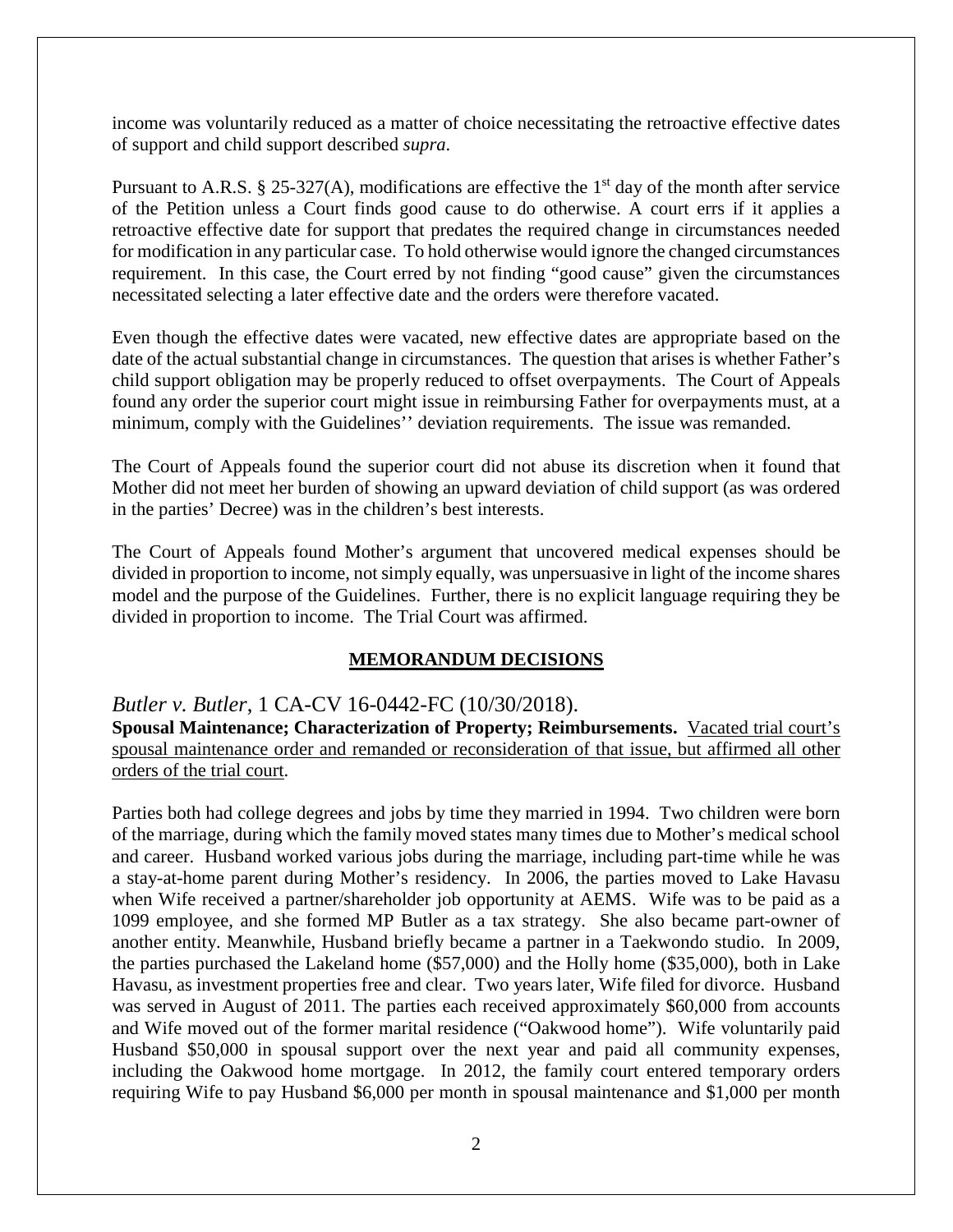in child support (with equal parenting time), and to continue paying all community expenses, except those related to the Oakwood home. Wife paid all payments for the nearly five years between the date of service and entry of the decree on June 14, 2016 (\$314,000 in spousal maintenance). During that timeframe, Husband did not seek or obtain employment, instead earning a MBA in 2014. The same year, he obtained a job at a bank, making \$24,000 per year.

Despite finding that Husband had been allocated sufficient property to provide for his reasonable needs, that his income potential is higher than he is earning, and he has adequate earning ability to be self-sufficient, at trial, Wife was ordered to pay spousal maintenance of \$8,000 per month for six years until 2022. The trial court found this would allow Husband time to gain sufficient experience to improve his earning potential, and to secure improved employment, without explaining the basis for the finding, except mention of the parties' child's emancipation. The total value of community assets and property awarded Husband, after subtraction of the Oakwood home's mortgage, was \$573,152, which included almost \$300,000 in bank account funds, and was in addition to the \$60,000 cash received upon separation and the +\$300,000 Wife paid in voluntary spousal maintenance. Wife received community assets and property valued at approximately \$912,000, including the parties' home in Peoria ("Remuda home") with negative equity of \$252,000, the three businesses valued at more than a million dollars, and \$38,442 in bank accounts. She also was assigned her student loan debt of almost \$134,000 and was credited with having paid some community expenses. Wife was also ordered to pay \$47,500 towards Husband's attorneys' fees. Wife appealed and Husband cross-appealed.

#### **Spousal Maintenance**

On appeal, Wife argues the decree is clearly erroneous and constitutes an abuse of discretion by awarding \$8,000 per month in spousal maintenance for almost six more years (approximately \$560,000) after she had already paid \$314,000 in voluntary and court-ordered spousal maintenance for approximately five years pending the dissolution decree. Wife conceded that Husband contributed to her educational opportunities and some spousal maintenance was warranted. However, she argued that the stated purpose for spousal maintenance—achieving independence had been achieved once Husband received his MBA and had sufficient time to establish greater earning potential. She also argued that the record provides no basis for the time frame in the decree. Husband focused on Wife's ability to pay rather than the decree's findings.

The Court of Appeals held that the decree was clearly erroneous in not only awarding Husband spousal maintenance for an additional six years, but also substantially increasing the amount, neither of which were supported by the record. Husband's calculated decision to effectively "under-employ" himself pending (and potentially after) the divorce is a burden that should not continue to be borne by Wife. The decree also should have considered the income-earning capabilities of the Lakeland and Holly homes, both of which were awarded to Husband.

#### **Businesses**

Wife also argues the court abused its discretion in finding that AEMS and MP Butler were separate businesses for valuation purposes. She maintains MP Butler is merely a bank account, or holding company, that receives the income she earns for her work with AEMS and pays out taxes. As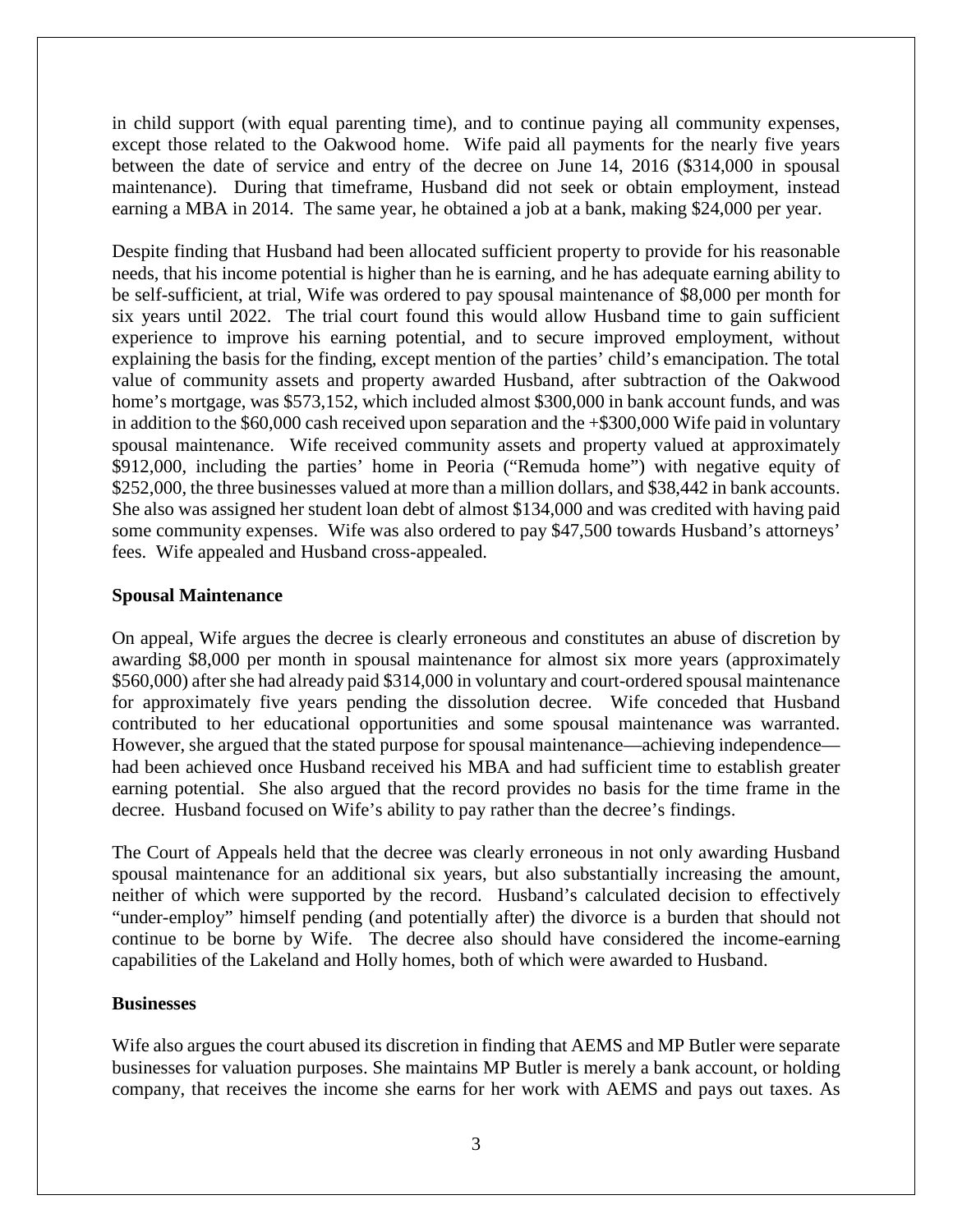support for her argument, Wife notes MP Butler has no assets, office, or supplies and derives its income from AEMS. The Court of Appeals found that the extensive testimony of Husband's business evaluation expert, Lynton Kotzin, supports the court's conclusion and the record makes clear that AEMS and MP Butler are two distinct legal entities and that each has independent value.

Citing *Schickner,* Husband argued the family court erred in failing to address any community interest in excess distributions above Wife's reasonable compensation regarding AEMS and MP Butler. The Court of Appeals found that Husband waived this issue as it was not addressed in his Pretrial Statement or his motion for new trial and even had he not waived it, the trial court was aware of *Schickner* as Husband's own expert testified about *Schickner* principles.

#### **Remuda Home and Reimbursements**

Husband argued the family court should have considered that Wife could short sell the Remuda home, but the decree expressly referenced the negative equity in the home and entered appropriate orders regarding sale/refinance/removal of Husband's name from the loan. Ultimately, the home was retitled into Wife's name alone. The Court of Appeals rejected Husband's argument as he provided no proof or citation to the record or authority to support his claims.

Wife also argued that she should have been given an offset credit for interest-only payments she made to service the mortgage and other expenses on the Remuda home she lived in during the pendency of the proceedings. Because Wife provided no authority or much development for her argument, and her documents contained inaccuracies or were otherwise illegible, the Court of Appeals affirmed the trial court's orders, noting that Husband was also not given any offset credit for payments he made to the Oakwood home.

#### *Lopez v. Lopez*, 1 CA-CV 17-0640 FC (10/30/2018).

Waste; Due Process. Affirmed trial court's division of proceeds from previously sold property and award of spousal maintenance.

In 2016, Husband file a petition for dissolution against Wife. The couple had been married since 2001. In her response, Wife listed the community property that she believed should be divided, including a plot of land in Tonopah, Arizona, and requested spousal support. In the months before trial, Wife's attorney withdrew and Wife failed to file a pretrial statement. At trial, Husband testified that he purchased the Tonopah land for \$10,000 in 2008, but that in 2015 the land was taken away when he was no longer able to make payments; Husband offered two quitclaim deeds reflecting the alleged purchase and loss, both of which listed him as an unmarried man. Wife testified that Husband was lying about the property, and she offered a notarized document showing that Husband received the property (plus \$4,000 cash) in repayment of a \$37,000 debt owed to him. Wife had not disclosed the document prior to trial, but recognizing the importance of the document, the trial court continued the trial instead of precluding the document in order to give Husband time to prepare an explanation. At the continued trial date, Wife testified that Husband did not lose the property, but sold it and that she did not receive any share of the proceeds of the sale. In the decree, the trial court found that Husband had not been truthful about the Tonopah property and that his credibility had been placed at issue. The court awarded Wife half the value of the Tonopah property (\$33,000) and \$500 in monthly spousal maintenance. Husband appealed.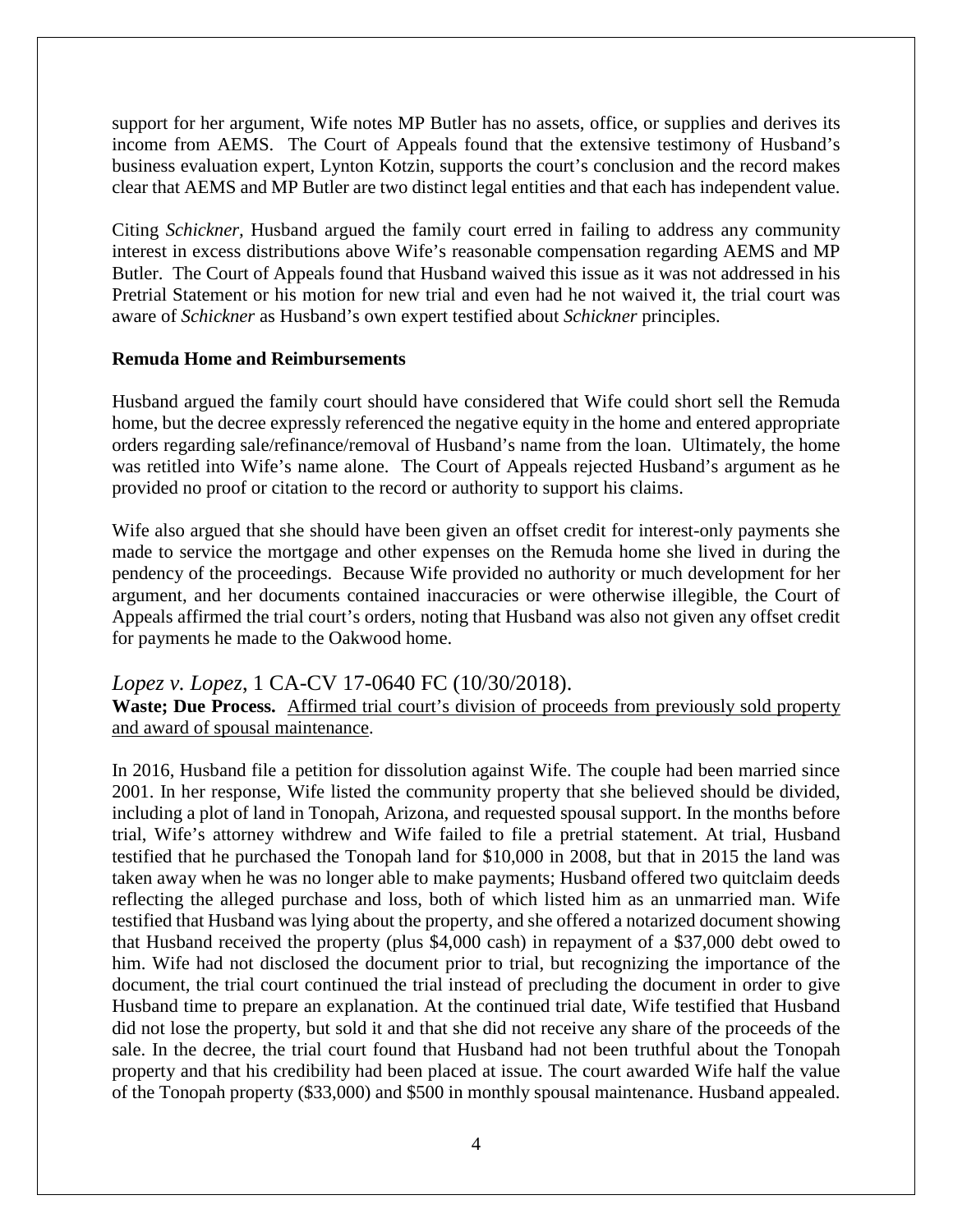Regarding the Tonopah Property, Husband argued that the superior court did not have the authority to divide the value of the Tonopah property because it was not owned by the community at the time of the dissolution. The appellate court found that the trial court exercised its authority to consider a party's waste, including the fraudulent disposition of community property, when dividing community property.

Husband also argued that the trial court deprived him of due process by considering the waste argument even though Wife failed to file a pretrial statement. The appellate court found that Husband had "sufficient notice" that Wife would seek an equal division of the Tonopah property. The court cited Wife's Response to Husband's Petition and her RMC Statement, seeking an equal division of the property, and the fact that Husband had a three-month continuance of the trial after Wife argued and presented evidence that Husband lied about the property.

#### *State/DES v. Torres*, 1 CA-CV 17-0695 FC (10/30/2018).

**Child Support.** Affirmed order allowing DCSS to withdraw money from inmate's bank account to be paid towards child support arrears.

Torres was an inmate at the Arizona Department of corrections (ADOC) and owed over \$20,000 in child support arrears. The Arizona Division of Child Support Services (DCSS) was enforcing his child support arrears. Torres' mother deposited \$120.00 into his inmate trust account as a Christmas gift. DCSS issued a limited income withholding order (LIWO) to ADOC to garnish money from his inmate trust account to satisfy his child support arrears. Pursuant to the LIWO, ADOC garnished \$90.07 from Torres' inmate trust account and sent it to the Clearinghouse, the money was then applied to his child support arrears. Torres challenged that garnishment of his inmate account.

The Court takes us through the statutory trail of how this garnishment was authorized. If you are looking for a good reference for child support garnishment statutes, this is the case.

First, the Court found that this was a garnishment pursuant to a LIWO under A.R.S. § 25-505, which allows DCSS to "issue a limited income withholding order to any employer, payor or other holder of a non-periodic or lump sum payment that is owed or held for the benefit of an obligor." This was not a garnishment of Torres' wages but rather of his inmate trust account. So any statutory limitations under A.R.S. § 31-254 as to what can be garnished from an inmate's wages for child support did not apply here.

Second, Torres attempted to argue that the deposit into his account was not a lump sum payment. The Court stated that to be a lump sum payment it did not need to be one of the listed examples under A.R.S. § 25-505 as the statute used the words "lump sum payment *includes…"* The Court stated that this is an enlargement term not a limiting term and found that the deposit was "under the plain meaning of the term" a lump sum payment.

Third, Torres attempted to argue that this deposit could not be garnished as it was a gift and not money owed to him. Again, the court looks at the LIWO statute and compares and contrasts it to A.R.S. § 25-504 (Order of Assignment). Income is defined under A.R.S. § 25-504 as money "owed" to a person. The Court found that A.R.S. § 25-505 does not have that limitation and as it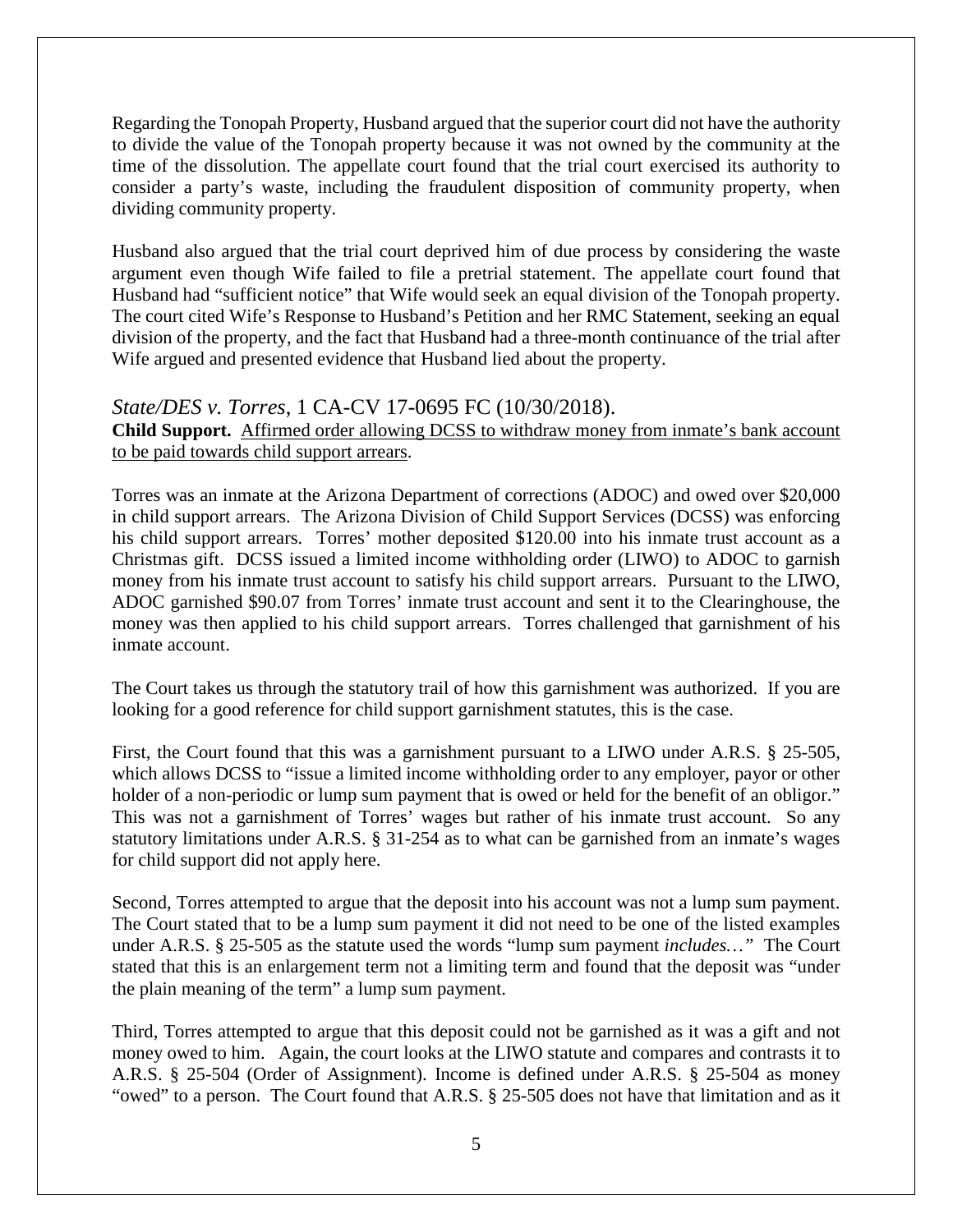states a LIWO can be issued to a "holder of a . . . lump sum payment that is . . . held for the benefit of an obligor." The deposit made by his mother was a lump sum payment to his inmate trust account which ADOC held for his benefit, thus it was subject to a LIWO.

Finally, Torres attempted to argue the garnishment of his money before a hearing was held was a violation of his due process rights. Court found that the withholding order was merely a restriction on his freedom to use his money in a particular way not an absolute deprivation of the benefit of the money thus, not a due process violation.

# *Uthe v. Uthe*, 1 CA-CV 18-0021 (10/25/2018).

**Modification of Legal Decision-Making and Parenting Time; Contempt; Attorneys' Fees.**  Affirmed trial court's denial of Father's petition for modification, award of fees to Mother, and order applying credit to Father's share of outstanding community debts; vacated contempt citation and remanded for recalculation of Father's portion of retirement account and apply it to his past due child support and tax debt.

Parties were married 10 years and had two children. Father owned a firearm business and related thereto, the parties owed \$100,000 in tax debt to the state. In the decree, Mother was designated as the primary residential parent and was granted final decision-making authority. The decree also set forth pre-requisites for Father to complete prior to petitioning for modification and set forth the property/debt division. Father appealed the decree and the Court of Appeals found no error aside from the lack of specificity regarding how much each party would receive from Mother's 401(k). On remand, the trial court ordered the  $401(k)$  be split equally.

After the appeal, many post-decree petitions and motions were filed. The family court further ordered that the past due child support be deducted from Father's half of the 401(k) and set hearing for November 2017 on the remaining issues. Father appealed the family court's denial of his petition to modify legal decision-making and parenting time, the order that his portion of the 401(k) and the estimated \$10,000 owed to him by Mother for selling Father's guns be applied as a "credit" to the outstanding ADOR tax debt Father failed to pay, and the award to Mother of her attorneys' fees granted due to disparity in financial resources and Father's unreasonableness.

The Court of Appeals affirmed the denial of Father's petition to modify as the family court correctly determined no change in circumstance had occurred because Father never completed the requirements per the decree prior to seeking to modify. The family court's order holding Father in contempt, however, was improper as Mother had never sought a finding of contempt regarding the tax debt issue; Mother only filed a petition to enforce that order, but did file for contempt as related to Father's failure to pay child support. As such, the Court of Appeals vacated the trial court's order finding Father in contempt for failing to pay the tax debt. The Court of Appeals also affirmed the family court's order applying Father's share of the 401(k) to reduce his share of the tax debt as Father provided no proof of payment of the debt. The Court remanded for the family court to calculate Father's share of the 401(k) after deducting Father's outstanding child support arrears and use the remainder to pay towards the tax debt. Father's argument that the family court erred in only valuing his guns that Mother sold at \$10,000 was also affirmed as Father provided no proof of the value. As for the award of attorneys' fees, the Court of Appeals reasoned the family court properly granted Mother her fees pursuant to A.R.S. § 25-324.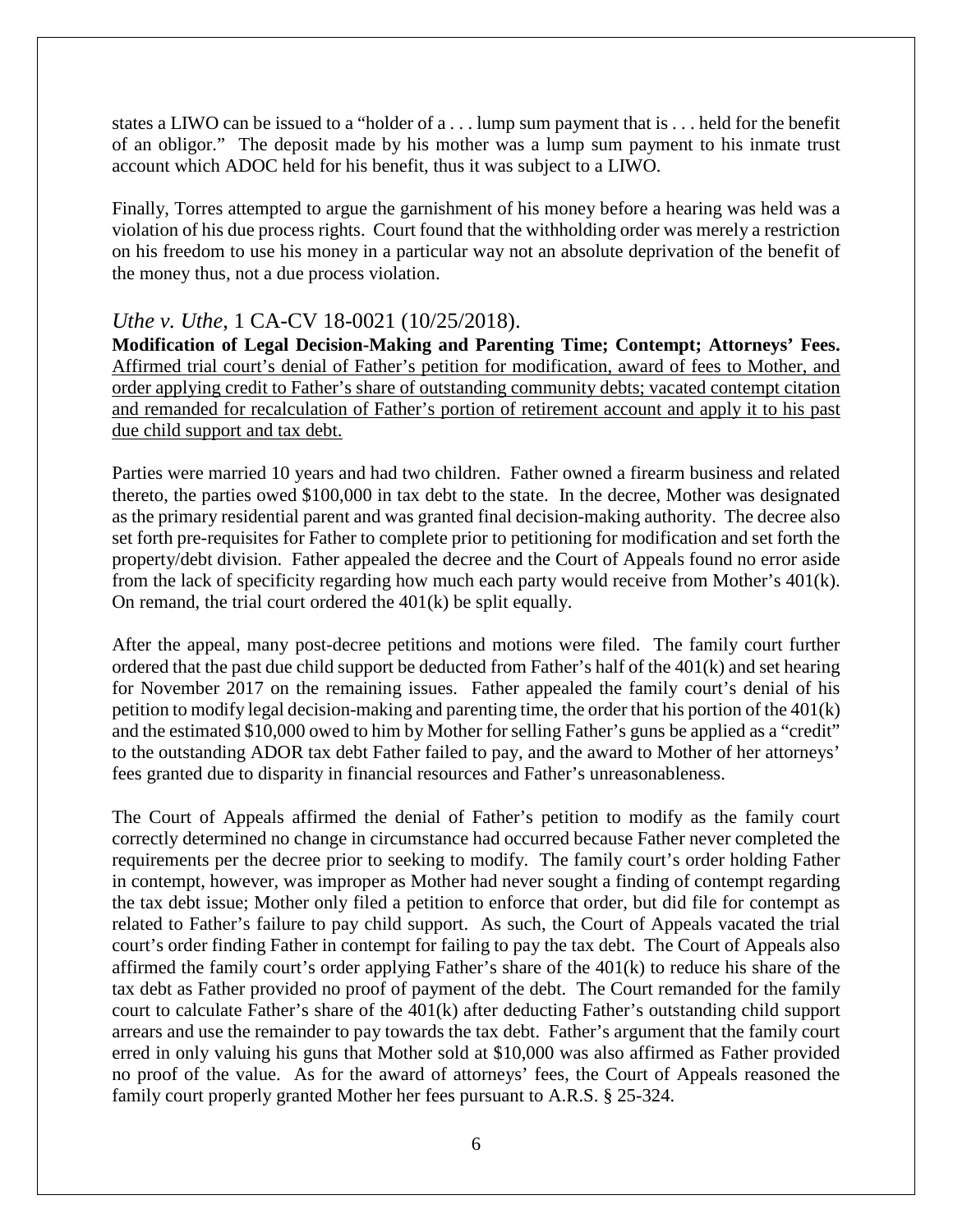# *Savage v. Crippa*, 1 CA-CV 17-0659 (10/25/2018).

#### **Name Change of Child.** Remanded for a new trial, vacating trial court order that denied Mother her request to change the child's last name.

Separately from the family court case, Appellant/Mother applied in the trial court to change her child's last name, but did not request a best interests finding. Appellant/Mother's request was denied, and she moved for a new trial. After the trial court denied her motion, she appealed. The Court of Appeals found that the trial court abused its discretion by denying the name change based on the rationales it stated on the record and in its order (that Mother was using the application as leverage in a family court matter and that a name change would "only cause more disharmony), and the Court vacated the trial court's order denying the name change. Because the order was vacated, the Court of Appeals found the issue regarding Appellant/Mother's motion for a new trial to be moot.

# *State of Arizona v. Myers*, 1 CA-CV 17-0734 FC (10/25/2018).

**Establishment of Paternity.** Reversed and remanded, vacating trial court order that established paternity in a separate case.

In an earlier dissolution case not involving the Appellee, non-paternity was established against the husband, and the Superior Court ordered that the husband's name be removed from the birth certificate. In the later Superior Court paternity action in this case, genetic testing by the state created a presumption that Appellee was the father of the child in the dissolution case, but summary judgment was nevertheless denied to the state and an order was entered in favor of the Appellee, as the Superior Court found that it lacked jurisdiction when it established non-paternity in the dissolution case, further ordering that the husband's name be reinstated on the birth certificate. The Court of Appeals reversed and remanded for summary judgment in favor of the state and vacated the Superior Court's order in the paternity case that re-established the husband's paternity. The Court held that because Appellee did not timely seek to join the dissolution action or seek to have the parties to the dissolution action joined in his paternity case, he did not offer sufficient evidence to prove or disprove his paternity to raise a genuine issue of material fact as required.

# *Banasik v. McLaughlin*, 1 CA-CV 17-0778-FC (10/23/2018).

**Property/Debt Division; Attorneys' Fees.** Affirmed orders regarding valuation of home, characterization of child support received for non-common child, assignment of community debt, and denial of attorneys' fees award.

# **Valuation of the Marital Home**

After a two-day trial, the lower court determined the fair market value of the parties' home to be that as listed in a previous sale agreement for the home that failed to close. The determination was made in light of the lower court's finding that no other reliable evidence was presented by either side at trial to determine a different market value. Husband argued that the lower court improperly undervalued the home by using the valuation at the date of dissolution rather than the date of service. He further argued that the undisputed amount testified to by both parties should have been used by the court.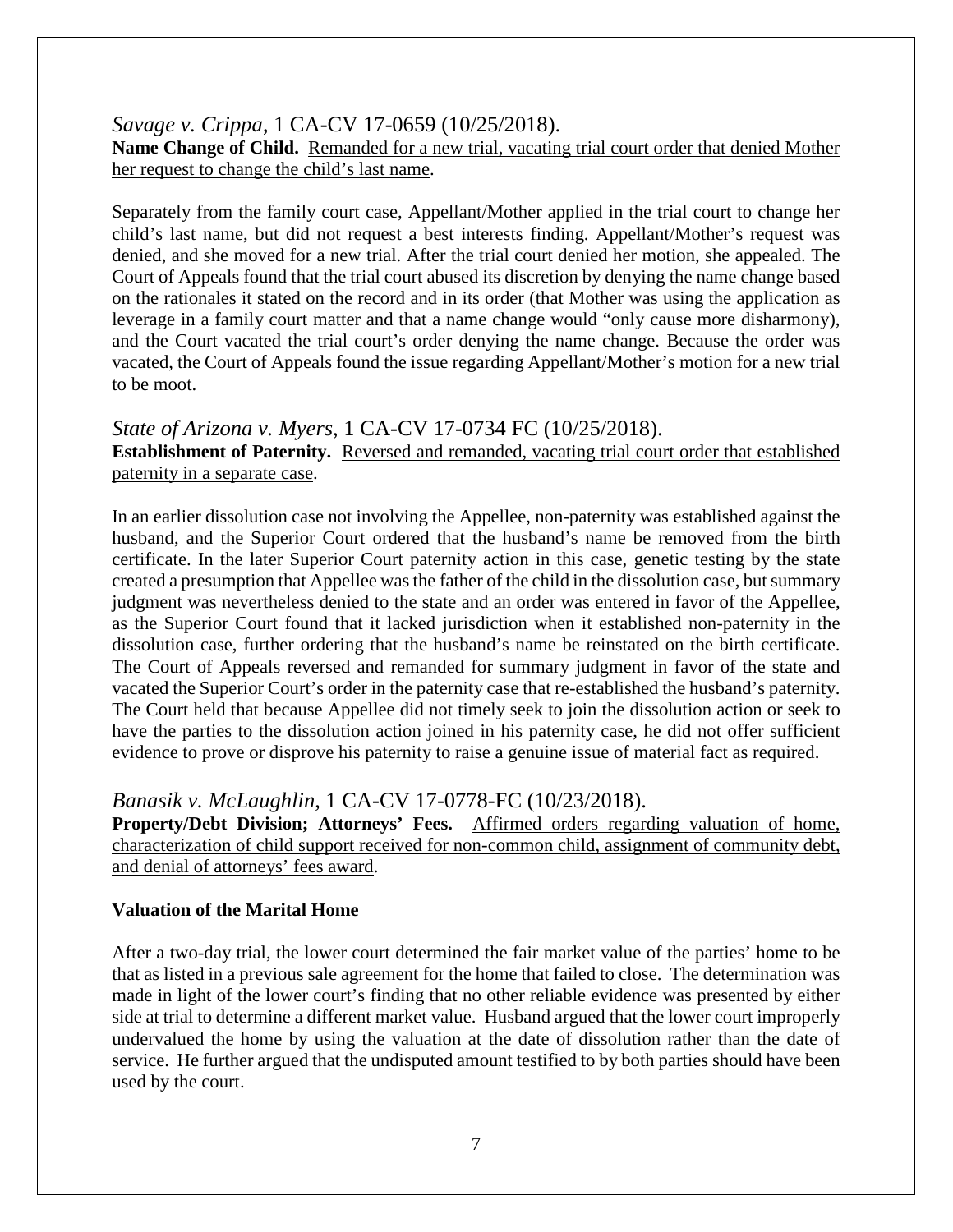The appellate court found no error. Applying *Sample v. Sample*, 152 Ariz. 239, 242 (App. 1986), the higher court held that the superior court has broad discretion in determining the value of community assets for distribution under A.R.S. § 25-318. The appellate court further held that Arizona law does not require the court to value the marital home as of any particular date. In this case, the lower court was allowed to utilize alternative valuation dates. Thus, the lower court did not abuse its discretion as competent evidence supported its decision.

### **College Fund**

The parties had no children together; however, Wife had a child from another man and was depositing child support payments from him into the community bank account, prior to her transfer of these funds to a discrete bank account set up for her daughter's college education. Husband argued that Wife's funding of the community bank account with these monies amounted to commingling and thus created a community interest in them. The appellate court agreed with the trial court's conclusion that the child support payments in the education account were Wife's separate property since she did not earn these support payments during marriage, but rather accepted them from her daughter's biological father for child's benefit.

#### **Community Debt**

Husband argued that the lower court erred by ordering him to reimburse Wife for one-half of the mortgage payments after separation and contended that he should only be charged for those payments that she paid during months when the house was vacant. Husband offered no legal authority and the appellate court concluded the lower court did not abuse its broad discretion.Husband also argued that he should have received credit for \$32,000 in community debt that was discharged by way of his bankruptcy. The appellate court disagreed, holding that while Wife enjoyed some level of protection during the marriage under U.S.C. § 524(a)(3), she was still accountable for the credit card debt after the parties' divorce because she did not join in Husband's bankruptcy petition.

#### **Attorney's Fees**

Husband argued the lower court erred in not granting him attorneys' fees because Wife's income was larger than his and because Wife engaged in unreasonable conduct during the proceeding, including Wife's breach of their settlement agreement and her removal of his name from a health insurance policy while the Preliminary Injunction was in effect. The appellate court found that Husband failed to offer any authority for his proposition and, after holding that the lower court did not abuse its discretion on this issue, affirmed the lower court's ruling.

*Coffee v. Hon. Ryan-Touhill/Appling*, 1 CA-SA 18-0217 FC (10/18/2018). **Special Action; Temporary Orders; Due Process.** Accepted Special Action Jurisdiction, denied specifically requested relief, but remanded to trial court to hold new trial.

Parties had long distance parenting plan whereby Father was primary residential parent. Mother moved to modify parenting time and child support via a petition to modify and emergency motion alleging Father was unsafe and asked the trial court to reverse the roles. The trial court deemed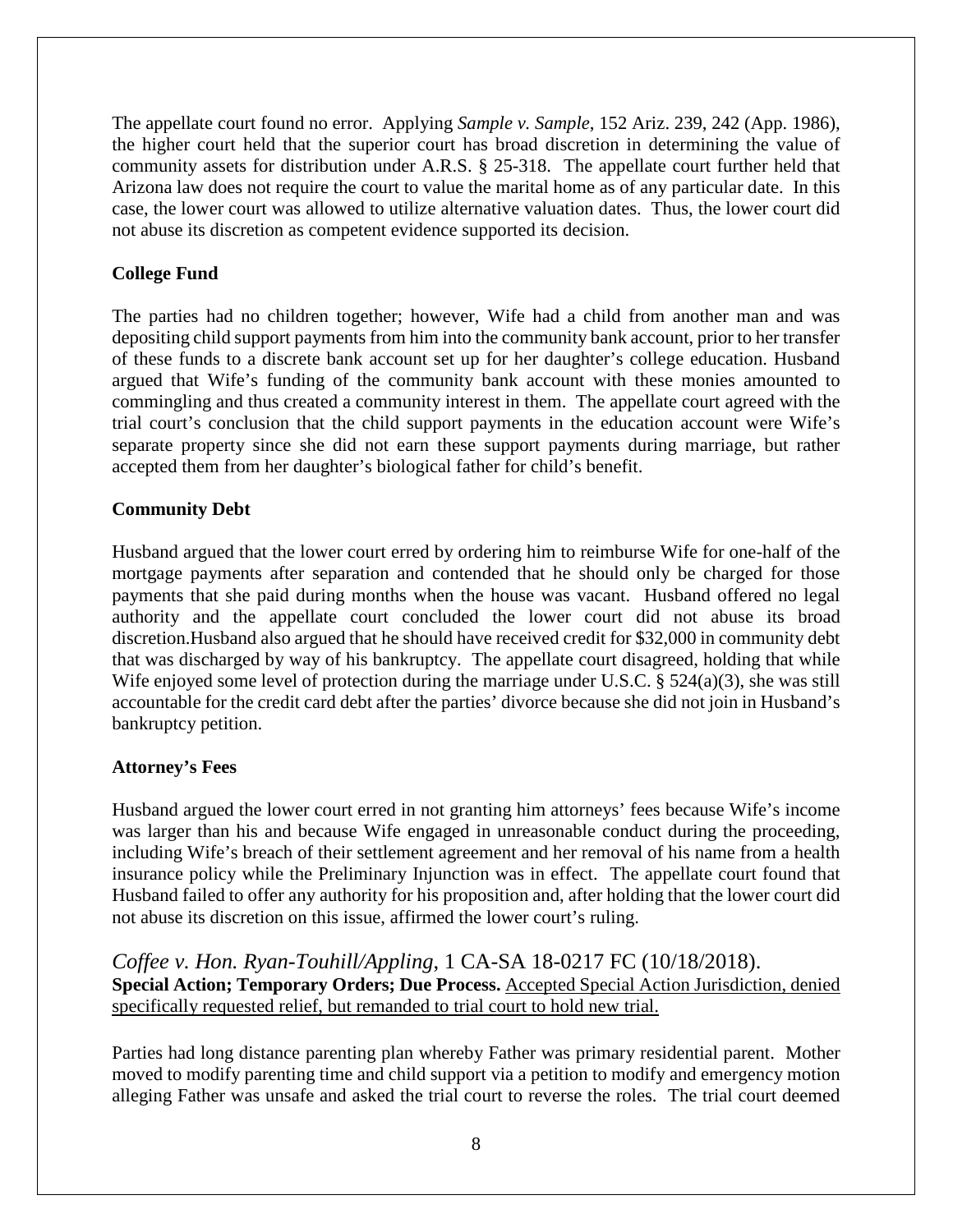the emergency motion a Rule 48 motion for temporary orders without notice. Father responded and counter-petitioned to modify legal decision-making and alleged there was no emergency as the parties had been working together regarding the child's mental health (the child had a summer therapist in Kansas). The trial court denied the emergency motion and set a return hearing where only testimony was set to be heard. At the return hearing, however, the trial court relied on the child's therapy notes provided by Mother, which had not been disclosed to Father. The trial court ordered the child to relocate without ordering specific parenting time for Father, scheduled a telephonic status conference for months later, but did not enter child support or legal decisionmaking orders. Because the orders were temporary in nature, Father filed for special action relief.

The Court of Appeals remanded for the trial court to hold a new trial on all issues that were pending before it, holding that Father's due process rights were violated, that the trial court failed to follow procedural and statutory rules and law regarding entry of temporary orders, and did not even consider the -403 factors. Additionally, Mother's emergency motion did not even cite Rule 47 or A.R.S. § 25-404 nor did she request temporary orders.

#### *Strobel v. Rosier*, 1 CA-CV 16-0644-FC (10/18/2018).

**UIFSA; Validity of Foreign Child Support Arrears Order; Res Judicata.** Affirmed enforcement of foreign child support order.

The parties were divorced in 1997 in the Dominican Republic. Father than moved to New Hampshire and Mother moved to Arizona. There were no child support orders entered. In 2008, Father filed a motion to clarify, requesting a child support order. Father alleged that instead of ordering child support Mother agreed to save to pay for college, and Mother admitted holding an interest in real estate valued at \$150,000 for that purpose. The New Hampshire court ordered Mother to liquidate the real property and place the funds in an appropriate account. Although there has not been a child support order entered, the New Hampshire court found that it had jurisdiction over Mother "to establish, enforce, or modify a support order" and that the parties' 1997 agreement was valid and enforceable. Mother did not appear at this hearing.

After Mother failed to provide an accounting, Father filed a petition for contempt asking for an order stating that Mother owed \$105,000 in child support arrears. Mother was incarcerated and informed the court she could not appear. The court continued the hearing but also issued an *ex parte* order and found Mother in contempt.

In a later letter, Mother stated she could not afford to attend the continued hearing, and that the real estate was subject to probate so she could not liquidate it. The New Hampshire court again found Mother in contempt for failure to pay child support, ordered her to pay \$25,000, and found her to be \$202,500 in arrears. The court calculated arrears at \$105,000 due immediately, or a payment plan that added \$10,000 a year through March, 2020. A corresponding support order issued and Mother was ordered to pay \$10,000 a month.

Father sought to enforce the order in Arizona. Mother sought to vacate the orders in New Hampshire and was denied. Almost 4 years later, this case was heard in Arizona and Mother made several arguments pursuant to A.R.S. § 25-1307(A) and the Full Faith and Credit for Child Support Orders Act.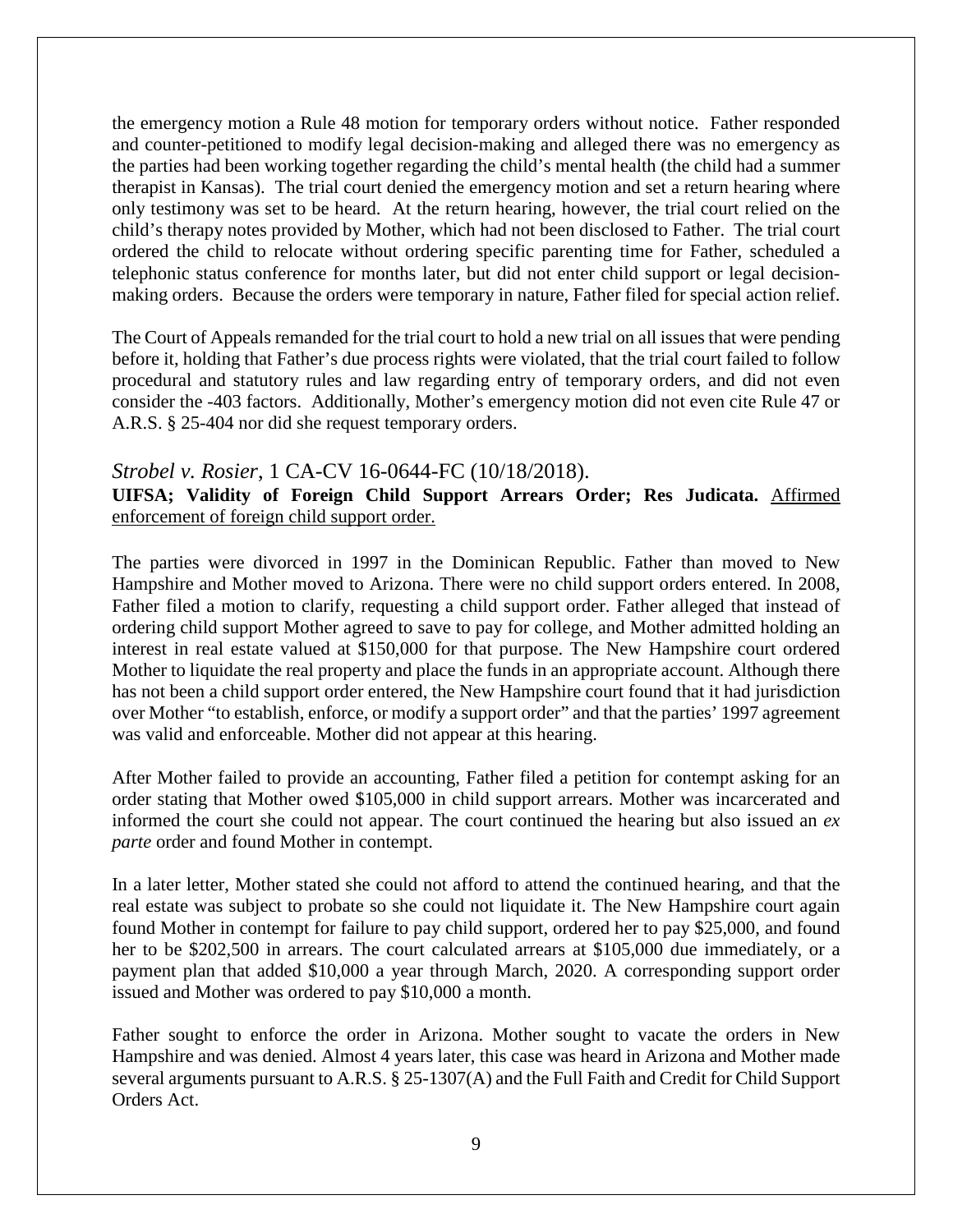First, Mother argued that the New Hampshire court did not have subject matter jurisdiction to enforce the agreement to pay college expenses as a child support order or to enter an arrearage when there was no child support order. While Mother characterized these as subject matter jurisdiction arguments, her arguments were based on the correctness of the ruling. Allegations of legal error do not constitute a lack of subject matter jurisdiction. Mother argued that the New Hampshire court did not have subject matter jurisdiction to issue or enforce any order for the payment of college expenses. The appellate court noted that the underlying orders at issue did not order her to pay for college so the orders did not fall under the provisions of law cited by Mother.

The court also noted that Mother was attempting an impermissible collateral attack on the New Hampshire orders, as she had had the opportunity to challenge the New Hampshire court's subject matter jurisdiction and had failed to do so. This argument was barred under the doctrine of res judicata. Mother's claims that the orders were based on fraudulent representations by Father were raised or could have been raised at the prior hearings in New Hampshire.

Mother argued the orders were entered by default, and thus do not have preclusive effect, relying on *Schilz v. Superior Court*, 144 Ariz. 65 (1985). In contrast, in *Schilz*, neither Father nor counsel appeared at the initial hearing, thus the foreign judgment was not entitled to full faith and credit. Here, Mother appeared, or had the opportunity to appear, in the proceedings and had the opportunity to raise her defenses and objection. In fact, in 2014 Mother raised many arguments against the enforcement of the orders. This also supported the application of res judicata.

Mother's claim that she was denied due process, alleging she was not served with a 2009 order, a motion to clarify, or the child support order as they were sent to a wrong address was denied. The court found the documents were sent to the address on file and Mother failed to correctly provide an updated address, as well Mother provided inconsistent testimony. She also claimed a violation of due process when a request for a telephonic appearance was denied along with a request to appoint counsel. While there was nothing in the record regarding the telephonic appearance, the appellate court noted that trial counsel may be appointed when there is the risk of incarceration and when the defendant may be treated unfairly. Mother failed to establish this argument.

Finally, Mother argued that she had a defense under A.R.S. § 25-1307(A) as the order Father sought to enforce was a contractual obligation to pay for college and not child support and the court cannot enforce this by way of contempt. This was determined to be another impermissible collateral attack on the New Hampshire Order, as "correctly or incorrectly" the New Hampshire court found the parties' agreement to be a valid and enforceable child support order.

# *Howitt v. Wrinkle*, 1 CA-CV 17-0760 FC (10/18/2018).

**Modification of Spousal Maintenance; Ambiguous Decree terms.** Reversed and remanded to the Trial Court to correct clerical error in the Decree.

The Court ordered Husband to pay Wife spousal maintenance in the amount of \$1,100.00 per month for 15 years. At the time of divorce in 2012, the Court entered what appears to be a form of Decree. The parties marked an "X" in front of an option in the Decree form that provided that spousal maintenance would not be modifiable. Further down, the parties marked an "X" in front of an option that provided spousal maintenance would be modifiable. In 2017, Father filed a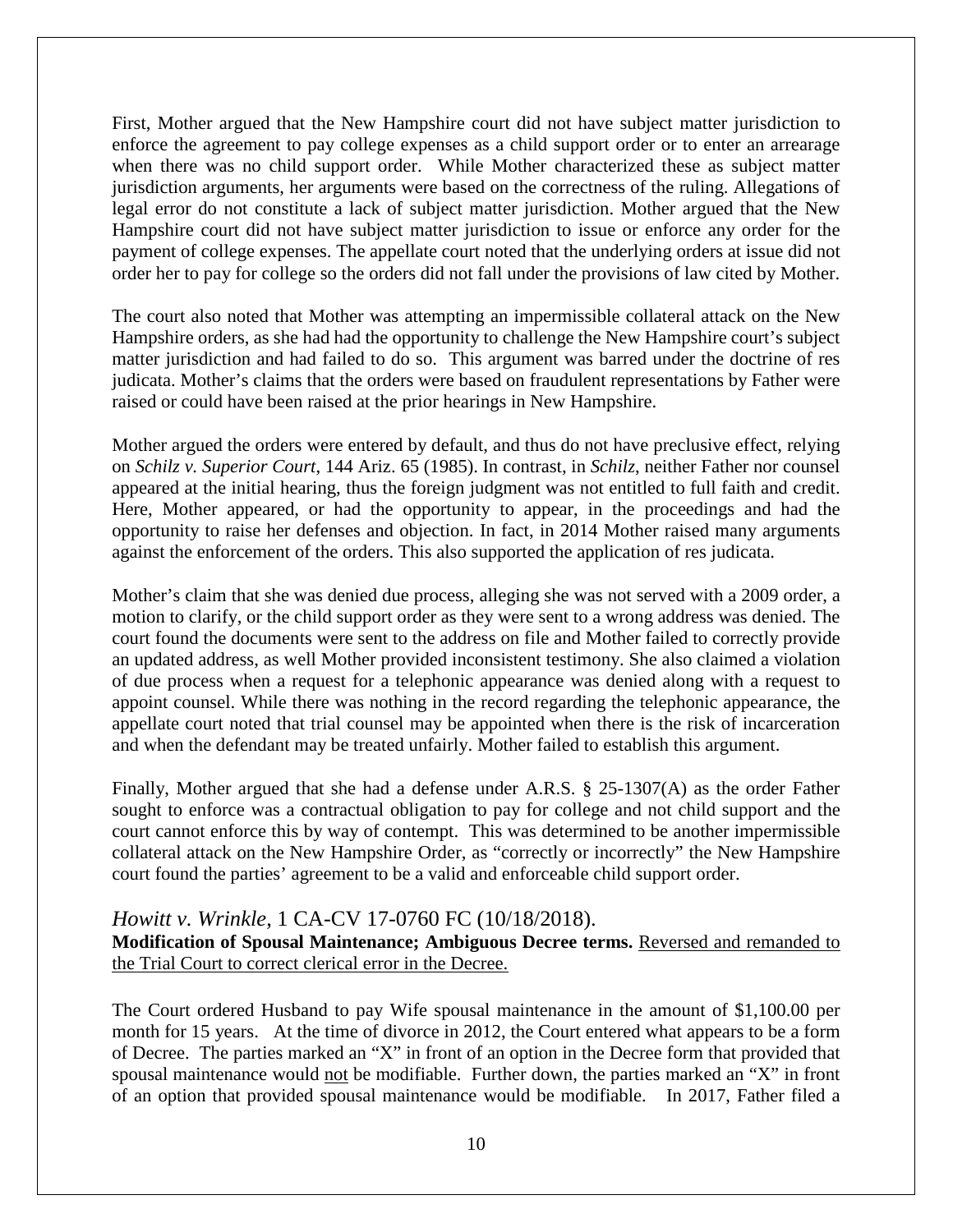Petition to Modify Spousal Maintenance alleging his cancer diagnosis was a change in circumstances. Wife objected and the family court agreed with Wife's argument that spousal maintenance was non-modifiable pursuant to the Decree. Husband appealed. The Court of Appeals found that the terms of the parties' Decree were ambiguous given the conflicting language. Thus, the Court must consider extrinsic evidence of intent. Given the ambiguity, the Court of Appeals reasoned that a clerical error exists and that the trial court has the power to correct that error at any time. Thus, the matter was remanded to the trial court to "correct the apparent clerical error" then, if spousal maintenance is modifiable, consider Husband's Petition.

#### *Johnson v. Johnson*, 1 CA-CV 18-0137 FC (10/18/2018).

# **Domestic Relations Order ("DRO"); Attorneys' Fees.** Affirmed trial court's denial of Husband's Motion for Relief from DRO.

Former Husband was PSPRS participant during the marriage, meaning he did not contribute to Social Security. Parties' 1999 Consent Decree ordered equal division of Former Husband's PSPRS retirement via DRO and in 2008, parties stipulated to entry of DRO. In 2017, Former Husband moved for relief from the DRO pursuant to ARFLP  $85(C)(1)(f)$  "for any other reason justifying relief," citing a change in the law, specifically, *Kelly v. Kelly*, decided in 2000, for the proposition that a portion of his PSPRS should have been deemed Social Security, *i.e.*, his separate property because Former Wife contributed to Social Security (also known as a *Kelly* exemption). Trial court denied Former Husband's Motion for Relief as untimely, which the Court of Appeals affirmed, given that ARFLP  $85(C)(2)$  requires such a motion to be filed "within a reasonable time," and *Kelly* pre-dated the DRO, *i.e.,* the change in the law actually occurred pre-DRO, not after. Former Wife's attorneys' fees were denied on appeal due to no authority being cited in brief.

# *Krakana v. Haass*, 1 CA-CV 17-0747 FC (10/11/2018).

**Legal Decision-Making**. Affirmed denial of Motion for New Trial as to award of joint legal decision-making and equal parenting time based upon court evaluating the required factors.

Parties have a lengthy history of contentious behavior. Father attempted unsuccessfully to sever Mother's parental rights to two minor children prior to trial. The trial court awarded the parties joint legal decision-making, finding concerns about both parties' domestic violence, anger, and parenting decisions. The court did not find it best to award one party sole legal decision-making. Father wanted a new trial stating the court failed to properly assess Mother's alcohol issues, poor decisions, and improperly ordered the parties into counseling. Court of Appeals held that the record supported the trial court's findings and found a denial of the Motion for New Trial proper.

# *Ridley v. Ridley*, 1 CA-CV 17-0521 FC (10/11/2018).

**Characterization of Property and Debt; Disclaimer Deed**. Affirmed determination that house was community asset despite Wife's signing of disclaimer deed due to fraud and affirmed determination that Wife's student debt incurred during the marriage was a community debt.

The parties married in 2000 in Columbia and relocated to the United States in 2003. After their arrival, they purchased a home, though Wife executed a disclaimer deed renouncing any interest in the home and acknowledging that the home was Husband's sole and separate property. During the marriage, Wife obtained a bachelor's and master's degree in English and worked at various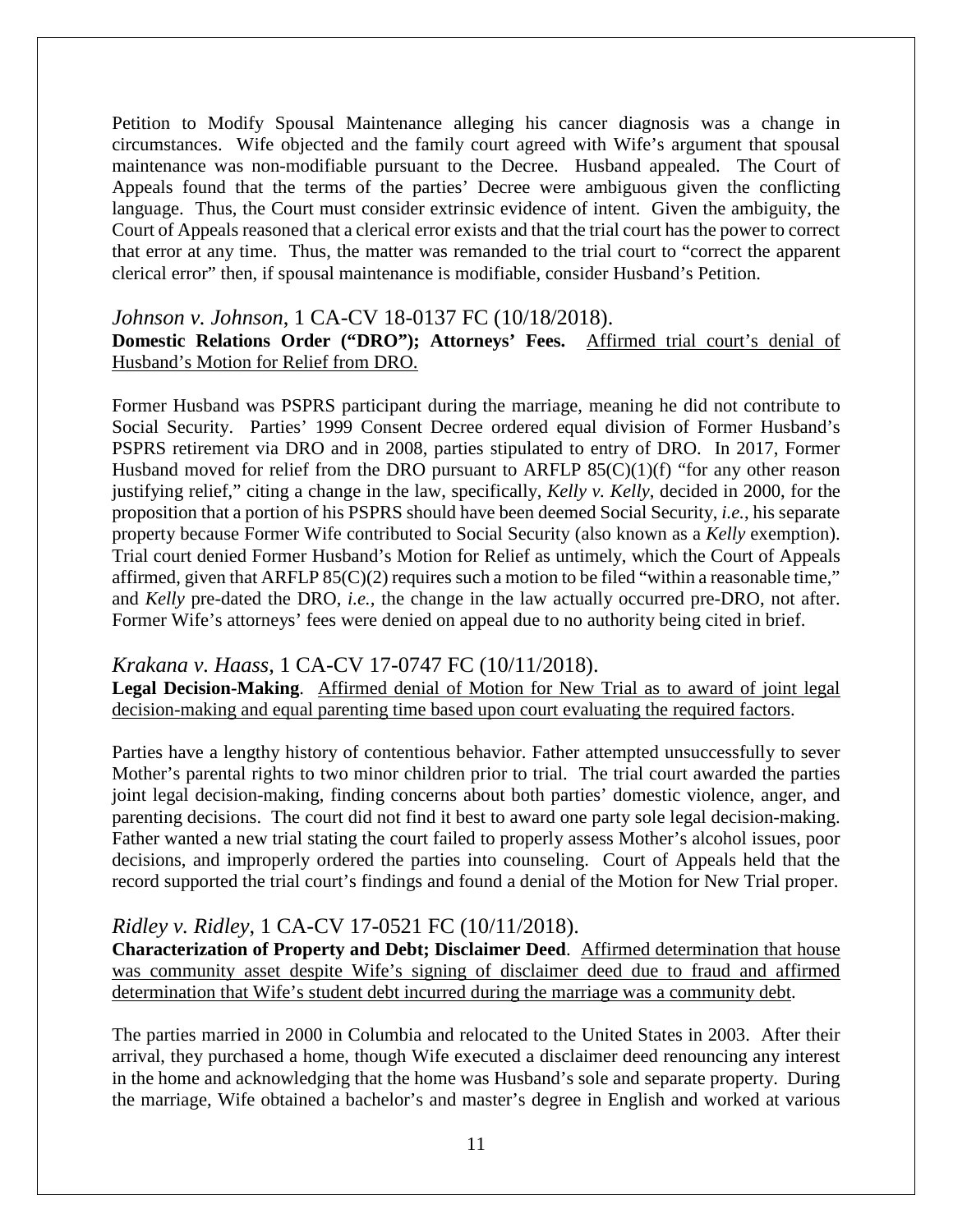jobs while attending school. She incurred approximately \$68,000 in student debt. Husband paid the mortgage and other expenses for the home from his income earned during marriage.

The parties separated in 2012 and Husband filed for divorce in 2015. At issue, among others, was whether Husband's house was separate property based on the disclaimer deed and whether Wife's student loan debt should be considered a community debt. After trial, the lower court found Wife to be more credible than Husband regarding the circumstances surrounding the disclaimer deed and subsequently concluded that Husband failed to prove his case by clear and convincing evidence that the home was his sole and separate property. The lower court also found Wife's student loans to be community debt. Thus, the lower court divided these equally between the parties. Husband timely appealed.

#### **Characterizing the House as Community Property**

Husband argued the lower court erred by determining the house was community property despite evidence of Wife's signing of the disclaimer deed. Specifically, Husband argued that the lower court incorrectly shifted the burden of proving the property's character from Wife to Husband and that, even if the burden was correctly applied, there was insufficient evidence to support Wife's claim that the deed was fraudulently induced.

The appellate court held that, by submitting the signed disclaimer deed, Husband rebutted the presumption that the home was community property. However, Wife challenged the enforceability of the deed on the basis of fraud and the lower court considered several factors in its consideration of Wife's claim that Husband misled her regarding the purpose of the deed. Ultimately, the appellate court held that the lower court's legal analysis on the issue and implicit finding that Wife met her burden of proving that the deed was the result of fraud, properly shifted the burden of proof that the house was not community property back to Husband, and Husband's failure to "prove by clear and convincing evidence that the parties intended the property to be [his] sole and separate property does not reflect that the court applied an incorrect standard."

# **Dividing Wife's Education Debt**

Husband contends that the lower court's division of Wife's education debt was inequitable because the community received no benefit from Wife's education. In its consideration, the appellate court determined: 1.) that Wife's student loan debt was incurred to finance an education that Husband demanded Wife obtain prior to starting a family, and that Husband did not contest that he imposed the requirement; 2.) that Husband did not suggest that his career or educational goals were affected by Wife's time in college; 3.) that Wife's employment throughout the marriage, however brief, increased her earning potential during the time between her graduation and the divorce; and 4.) that Husband did not make a prima facie case of waste despite his claim that Wife inappropriately spent student loan money on international trips and plastic surgery. Ultimately, the appellate court determined that the record supported the court's conclusion that Wife's loans were intermingled with other community funds and were primarily used for education expenses. Accordingly, the appellate court held that Husband did not make a prima facie showing of waste, thus the lower court's ruling that Husband pay half of Wife's education debt was not in error.